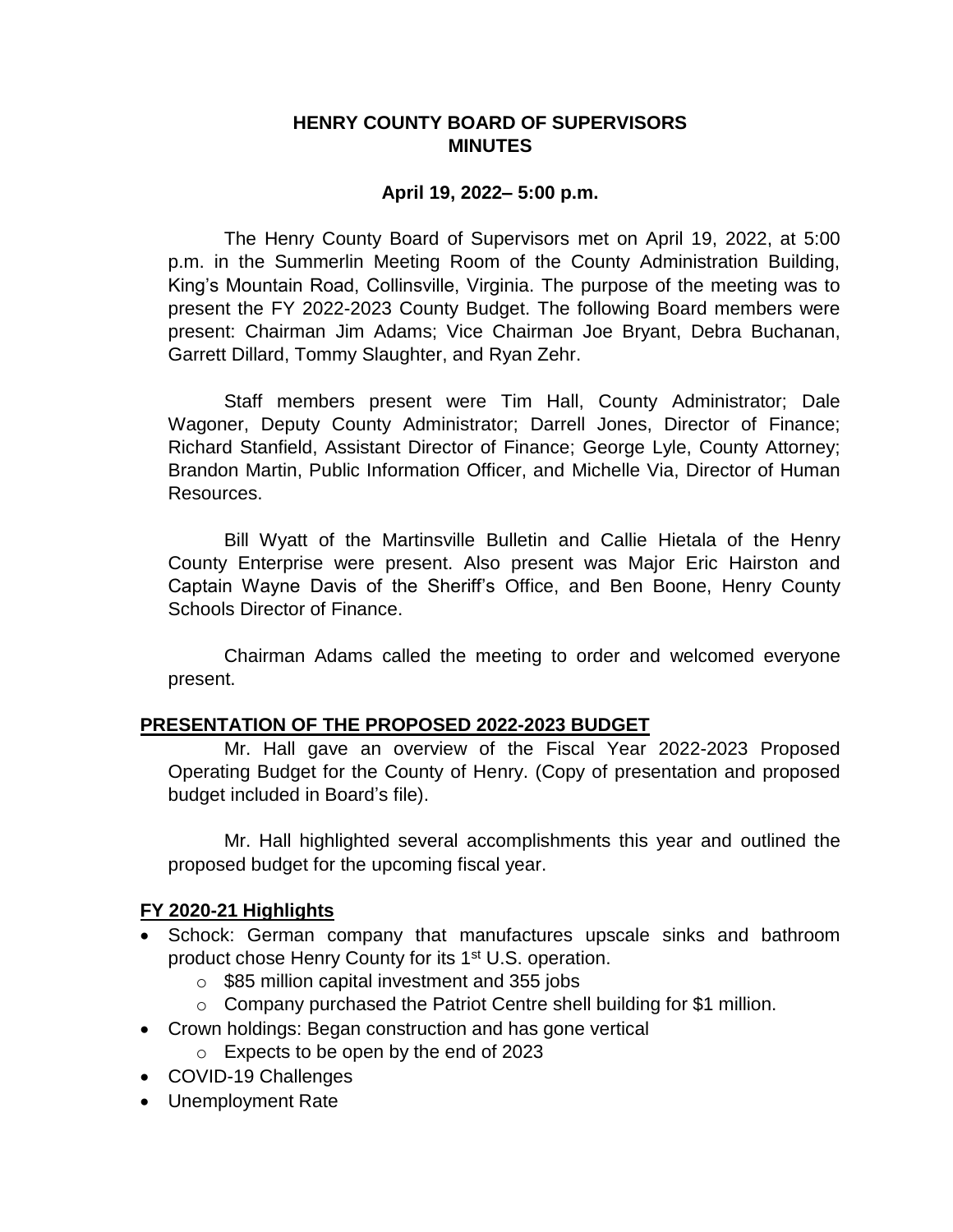- o Rate has gone down to pre-pandemic levels
- o More people working today than at any point since 2003
- o Manufacturing wage sits at more than \$20/hr.

# **Board of Supervisors' GOALS FOR FY' 22-'23**

- Additional industrial park space, sites, and buildings
- Broadband expansion
- Pay raises for staff
- Expansion of utilities

# **PROPOSED FY 2022-23 COUNTY BUDGET**

We were \$13 million out of balance when we started the budget work.

- Experienced \$3 million in growth
- Another \$3 million will be coming in additional funds from the Compensation Board for Constitutional Offices
- Recommend cuts and strategic use of our ARPA money to allow us to present a balanced budget, as required.
- Proposed Budget  $$189,921,961$
- 13.1% increase over current year
- Increase due to school budget bumping up nearly \$12 million to \$102,422,358
- Additional costs of Sheriff's Office for manpower and operations at Adult Detention Center
- We propose bumping the Meals Tax from 4% to 6%
	- o Even with the increase, our meals tax will still be cheaper than surrounding localities
	- o The General Assembly may soon take this option away, increasing the need to move forward
- Meals Tax is the only tax increase we are recommending

# **School System Funding**

- A \$947,842 increase in local money
- Total of \$20,321,619 from the County includes full funding of the key requests listed in "Superintendent's Estimate of Needs."
- A 7% pay raise for teachers (including a 3-step adjustment)
- Increasing pay for bus drivers and aides by 10%
- Administrators get 7% pay increase
- Add three coordinator positions and 13 regular education positions
- Add three Special Education and related service positions
- Add five Special Education paraprofessionals
- We are recommending leaving \$535,000 in local money for facilities
	- o Funds of \$35,000 to pay for scoreboards at elementary schools
	- o Funds of \$500,000 towards other facility costs